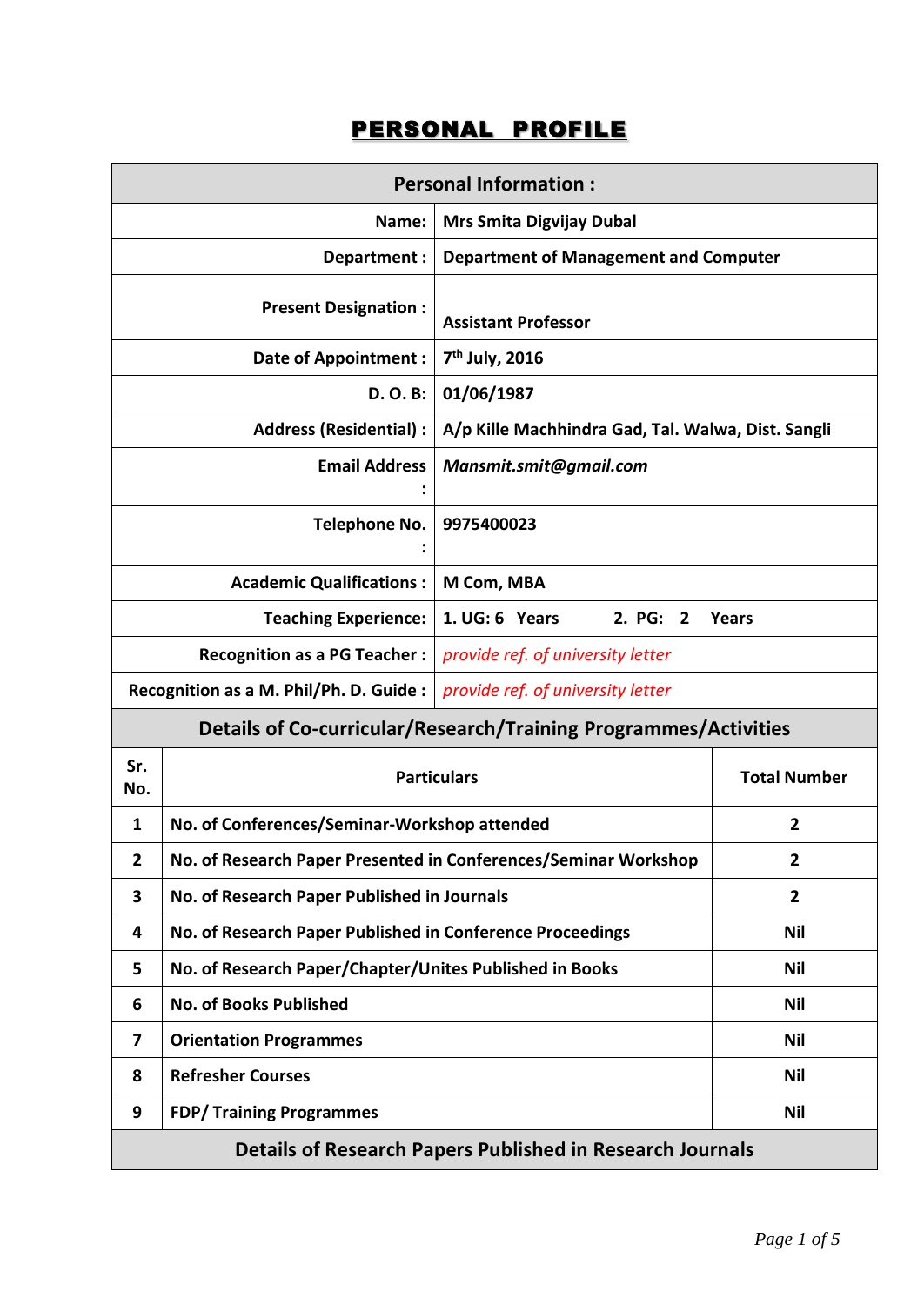| Sr.<br>No.                                                            | Name of the Journal                                                                               | Title of the paper                                              | <b>Published</b><br><b>Date</b> | <b>ISSN</b> | Impact<br><b>Factor</b><br>(If any) | If UGC Ref.<br>Journal give<br>No. |
|-----------------------------------------------------------------------|---------------------------------------------------------------------------------------------------|-----------------------------------------------------------------|---------------------------------|-------------|-------------------------------------|------------------------------------|
| $\mathbf{1}$                                                          | <b>AAYUSHI</b><br><b>INTERNATIONAL</b><br><b>INTERDISCIPLINARY</b><br>RESEARCH JOURNAL<br>(AIIRJ) | <b>Cash to</b><br><b>Cashless</b><br><b>Economy</b><br>in India | March<br>2018.                  |             |                                     |                                    |
| $\overline{2}$                                                        | <b>RESEARCH</b><br>JOURNEY,<br>International E-<br>Research Journal in                            | <b>ICT</b> enabled<br><b>Business</b><br><b>Innovations</b>     | May-2019                        |             |                                     |                                    |
| 3                                                                     |                                                                                                   |                                                                 |                                 |             |                                     |                                    |
| 4                                                                     |                                                                                                   |                                                                 |                                 |             |                                     |                                    |
| 5                                                                     |                                                                                                   |                                                                 |                                 |             |                                     |                                    |
| 6                                                                     |                                                                                                   |                                                                 |                                 |             |                                     |                                    |
| $\overline{7}$                                                        |                                                                                                   |                                                                 |                                 |             |                                     |                                    |
| 8                                                                     |                                                                                                   |                                                                 |                                 |             |                                     |                                    |
| 9                                                                     |                                                                                                   |                                                                 |                                 |             |                                     |                                    |
| 10                                                                    |                                                                                                   |                                                                 |                                 |             |                                     |                                    |
| 11                                                                    |                                                                                                   |                                                                 |                                 |             |                                     |                                    |
| 12                                                                    |                                                                                                   |                                                                 |                                 |             |                                     |                                    |
| 13                                                                    |                                                                                                   |                                                                 |                                 |             |                                     |                                    |
| <b>Details of Research Papers Published in Conference Proceedings</b> |                                                                                                   |                                                                 |                                 |             |                                     |                                    |
| Sr.<br>No.                                                            | Name Of Seminar /<br>Conference                                                                   | <b>Title of the</b><br>paper                                    | Organizer                       |             | <b>Published</b><br><b>Date</b>     | <b>ISSN/ISBN</b>                   |
| $\mathbf{1}$                                                          |                                                                                                   |                                                                 |                                 |             |                                     |                                    |
| $\overline{2}$                                                        |                                                                                                   |                                                                 |                                 |             |                                     |                                    |
| 3                                                                     |                                                                                                   |                                                                 |                                 |             |                                     |                                    |
| 4                                                                     |                                                                                                   |                                                                 |                                 |             |                                     |                                    |
| 5                                                                     |                                                                                                   |                                                                 |                                 |             |                                     |                                    |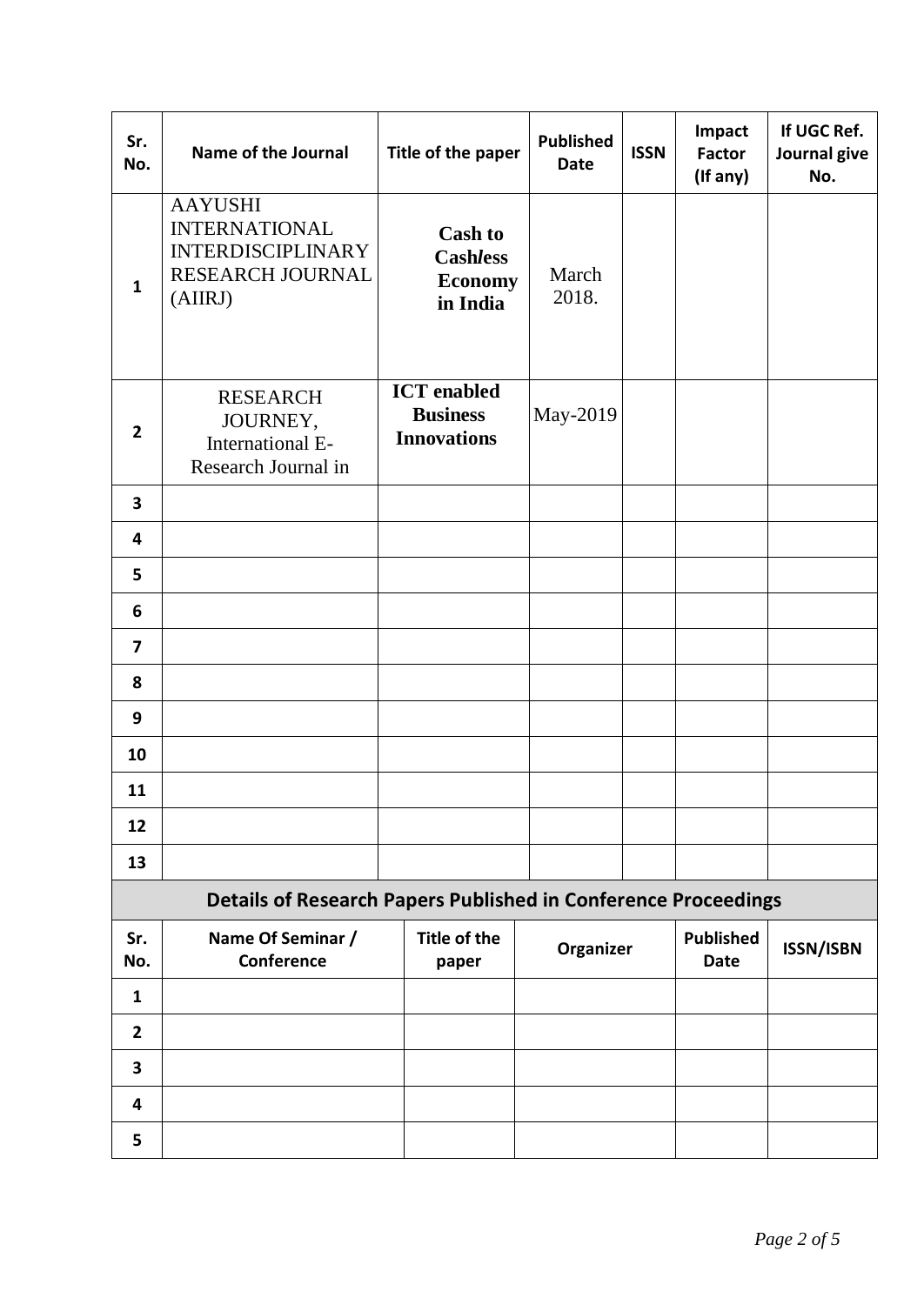| 6                                                                              |                                                                           |                                               |               |               |                           |                       |
|--------------------------------------------------------------------------------|---------------------------------------------------------------------------|-----------------------------------------------|---------------|---------------|---------------------------|-----------------------|
| 7                                                                              |                                                                           |                                               |               |               |                           |                       |
| 8                                                                              |                                                                           |                                               |               |               |                           |                       |
| 9                                                                              |                                                                           |                                               |               |               |                           |                       |
|                                                                                | Details of Books published or Research Papers/Chapters/Units Published in |                                               |               |               |                           | edited                |
|                                                                                |                                                                           | books                                         |               |               |                           |                       |
| Sr.<br>No.                                                                     | <b>Name of the Book</b>                                                   | <b>Title of the</b><br>Paper/Unit/<br>Chapter | <b>Editor</b> |               | <b>Published</b><br>Date  | <b>ISBN</b>           |
| $\mathbf{1}$                                                                   |                                                                           |                                               |               |               |                           |                       |
| $\overline{2}$                                                                 |                                                                           |                                               |               |               |                           |                       |
| 3                                                                              |                                                                           |                                               |               |               |                           |                       |
| 4                                                                              |                                                                           |                                               |               |               |                           |                       |
| 5                                                                              |                                                                           |                                               |               |               |                           |                       |
| 6                                                                              |                                                                           |                                               |               |               |                           |                       |
| $\overline{\mathbf{z}}$                                                        |                                                                           |                                               |               |               |                           |                       |
| 8                                                                              |                                                                           |                                               |               |               |                           |                       |
| 9                                                                              |                                                                           |                                               |               |               |                           |                       |
| Details of Editor/ Co-author of the Book                                       |                                                                           |                                               |               |               |                           |                       |
| 1                                                                              |                                                                           |                                               |               |               |                           |                       |
| $\overline{\mathbf{2}}$                                                        |                                                                           |                                               |               |               |                           |                       |
| 3                                                                              |                                                                           |                                               |               |               |                           |                       |
| 4                                                                              |                                                                           |                                               |               |               |                           |                       |
|                                                                                | Details of the ongoing/completed Research Project :                       |                                               |               |               |                           |                       |
| Sr.<br>No.                                                                     | <b>Type (Minor/Major)</b>                                                 | <b>Title</b>                                  | <b>Agency</b> | <b>Period</b> | Grant<br><b>Mobilized</b> | Completed/<br>ongoing |
| $\mathbf{1}$                                                                   |                                                                           |                                               |               |               |                           |                       |
|                                                                                |                                                                           |                                               |               |               |                           |                       |
|                                                                                |                                                                           |                                               |               |               |                           |                       |
| Details of Resource Person/Chair Person in Conference/Workshop/ Guest lectures |                                                                           |                                               |               |               |                           |                       |
| $\mathbf{1}$                                                                   | Guest Lecture at I-Pro Training Centre on Personality Development         |                                               |               |               |                           |                       |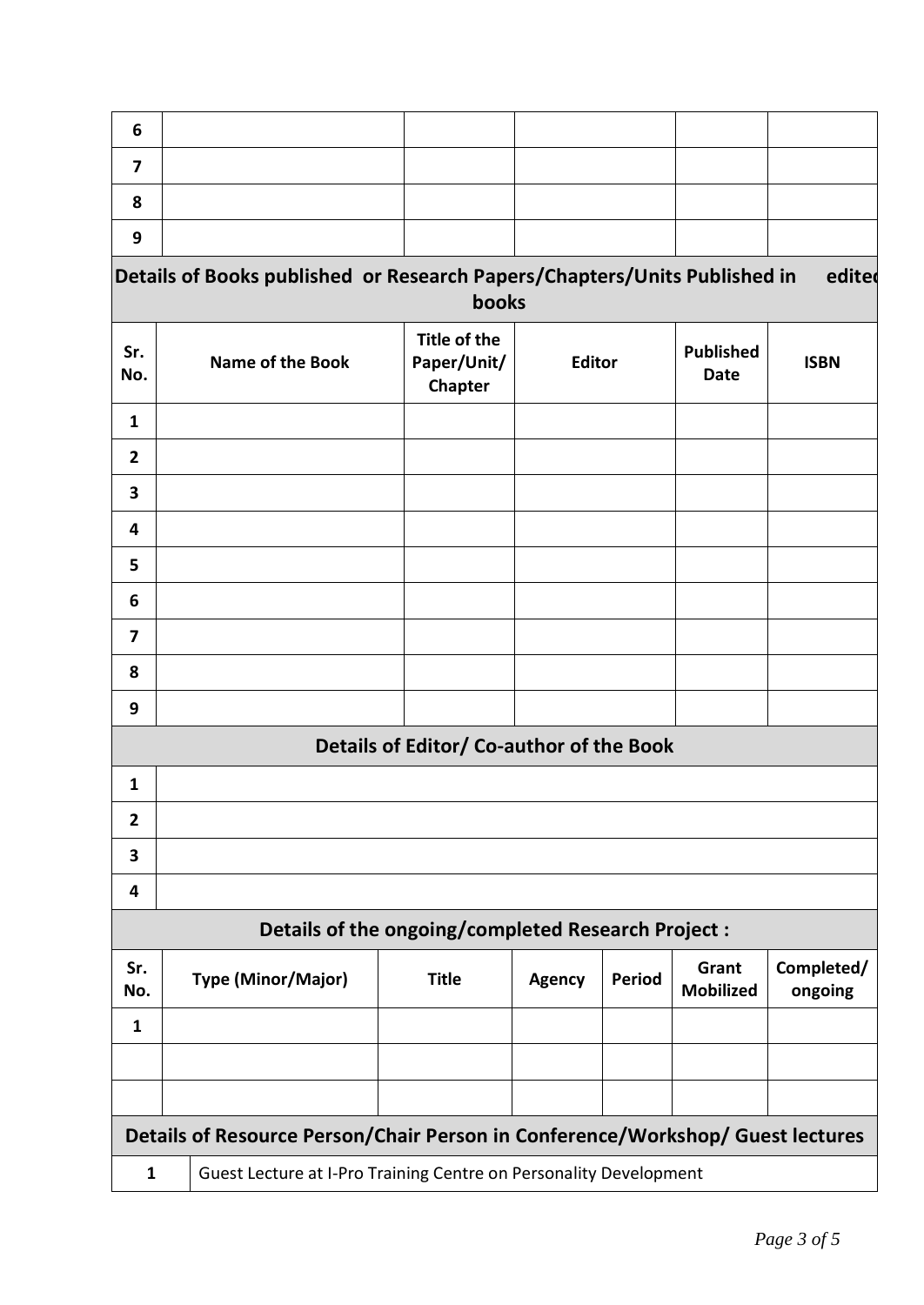| $\mathbf{2}$                                                            | Guest Lecture at Level Up Computer Centre on Communication and Interview Skills                                                              |  |  |  |  |
|-------------------------------------------------------------------------|----------------------------------------------------------------------------------------------------------------------------------------------|--|--|--|--|
| 3                                                                       |                                                                                                                                              |  |  |  |  |
| 4                                                                       |                                                                                                                                              |  |  |  |  |
| 5                                                                       |                                                                                                                                              |  |  |  |  |
| 6                                                                       |                                                                                                                                              |  |  |  |  |
|                                                                         | Details of Participation in Design of Curriculum / Study Material                                                                            |  |  |  |  |
| $\mathbf{1}$                                                            |                                                                                                                                              |  |  |  |  |
| $\mathbf{2}$                                                            |                                                                                                                                              |  |  |  |  |
| Details of Participation in Extra-Curricular / Co-Curricular Activities |                                                                                                                                              |  |  |  |  |
| $\mathbf{1}$                                                            | Team Manager of Shivaji University, Kolhapur Cultural Team for Cultural Development<br>program at Lovely Professional University, Phagavada. |  |  |  |  |
| $\overline{2}$                                                          | Heading Cultural Team of Y. C. College, Islampur as a Team Manager since 6 years                                                             |  |  |  |  |
| 3                                                                       |                                                                                                                                              |  |  |  |  |
| 4                                                                       |                                                                                                                                              |  |  |  |  |
| 5                                                                       |                                                                                                                                              |  |  |  |  |
| 6                                                                       |                                                                                                                                              |  |  |  |  |
| 7                                                                       |                                                                                                                                              |  |  |  |  |
| 8                                                                       |                                                                                                                                              |  |  |  |  |
| 9                                                                       |                                                                                                                                              |  |  |  |  |
|                                                                         | <b>Details of Organization of Conferences/ Workshops</b>                                                                                     |  |  |  |  |
| $\mathbf{1}$                                                            |                                                                                                                                              |  |  |  |  |
| $\overline{2}$                                                          |                                                                                                                                              |  |  |  |  |
| 3                                                                       |                                                                                                                                              |  |  |  |  |
| 4                                                                       |                                                                                                                                              |  |  |  |  |
| 5                                                                       |                                                                                                                                              |  |  |  |  |
| Membership in profession related committees                             |                                                                                                                                              |  |  |  |  |
| $\mathbf{1}$                                                            |                                                                                                                                              |  |  |  |  |
| $\overline{2}$                                                          |                                                                                                                                              |  |  |  |  |
| 3                                                                       |                                                                                                                                              |  |  |  |  |
| 4                                                                       |                                                                                                                                              |  |  |  |  |